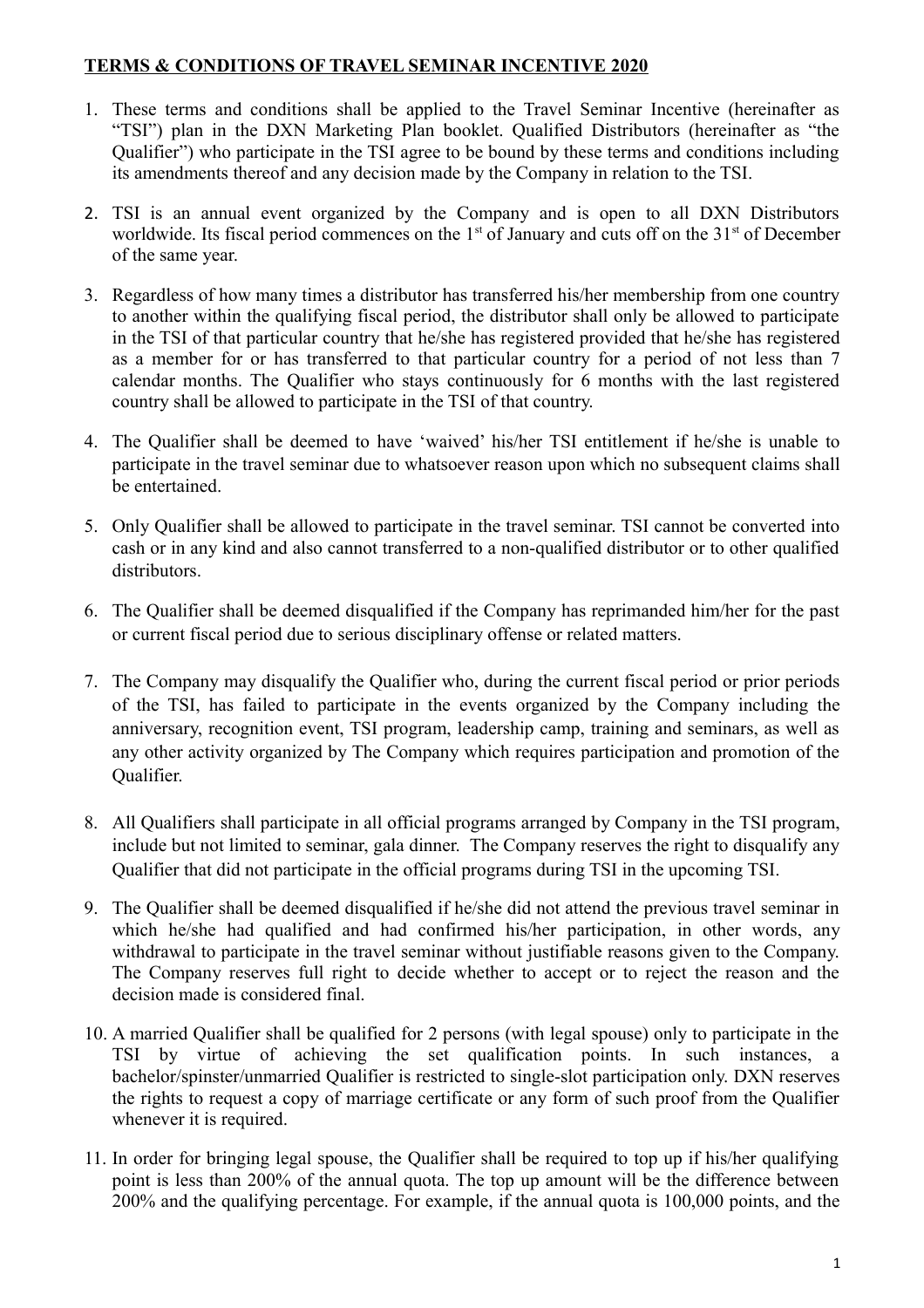Qualifier achieves 155,000 points, then the Qualifier will have to top up 45% of the total cost of the trip for bringing his/her spouse along.

- 12. The Qualifier shall be deemed disqualified if he/she did not submit his/her confirmed participation form together with payment if required to top-up to the DXN Company in due time as stipulated (two (2) weeks from the date the offer letter is issued).
- 13. The Qualifier's unused excess points for the current fiscal period are non-transferable (from nonqualifier to the Qualifier or vice versa and also from the Qualifier to the Qualifier or non-qualifier to non-qualifier under whatsoever circumstances). It shall also not be brought forward into the next fiscal period under whatsoever circumstances.
- 14. The Qualifier is responsible to ensure that his/her passport has a minimum of 6 months validity period from the date of departure. All fees relating to travel documents and relating to the application of such documents including but not limited to passport must be borne by the Qualifier. The Company is not responsible in the event that the Qualifier's visa is not obtained or approved on time, which affects the Qualifier's participation in the travel seminar.
- 15. The Qualifier shall arrange for their own transportation to / and from the congregation site at their own cost. The 'congregation site' refers to the gathering point designated by the Company, e.g. international airport, harbour, bus or train terminal, etc.
- 16. An expectant Qualifier shall only be permitted to participate if her pregnancy progress falls on or is earlier than the 18<sup>th</sup> week on the date of departure. In the case where the Qualifier has exceeded the 18th week limit, she shall only be permitted to participate provided that she is able to produce a relevant health certificate confirming her fitness to undergo the travel. Such participation shall be subject to approval from DXN and be at her own risk.
- 17. The Qualifier for this travel seminar shall be participated at their own will and at their own risk regardless of the circumstances or reasons leading to their decision to participate.
- 18. The Qualifier shall immediately disclose to DXN regarding any pending or on going cases which involves criminal, tax or other matters that may or may not have any effect on the Qualifier's rights to travel either domestically or internationally. Any action taken against the Qualifier by the relevant government authorities and/or its related bodies during the TSI shall be regarded as an embarrassment and detrimental to the goodwill of DXN. Breach of this term may result in disciplinary proceedings being initiated against the Qualifier and if found liable, may result in the termination of DXN membership.
- 19. The Company reserves the right to postpone and/or to change the travel destination due to any unexpected or prevailing circumstances (e.g. war or natural disaster). The Company also reserves the rights to extend, shorten or terminate the TSI and/or its travel without any prior notice and without assigning any reason thereof.
- 20. The Company reserves the right to decide on time, date, means of transport, route and time of travel, flight itinerary, lodging and other logistics (hereinafter referred to as "the Schedule of Travel"), as the Company deems fit. Any and all decisions made by the Company in regards to the Schedule of Travel is final and no further complaint shall be entertained. The Company also reserves the rights to change any or all part of the Schedule of Travel without any prior notice and without assigning any reason thereof.